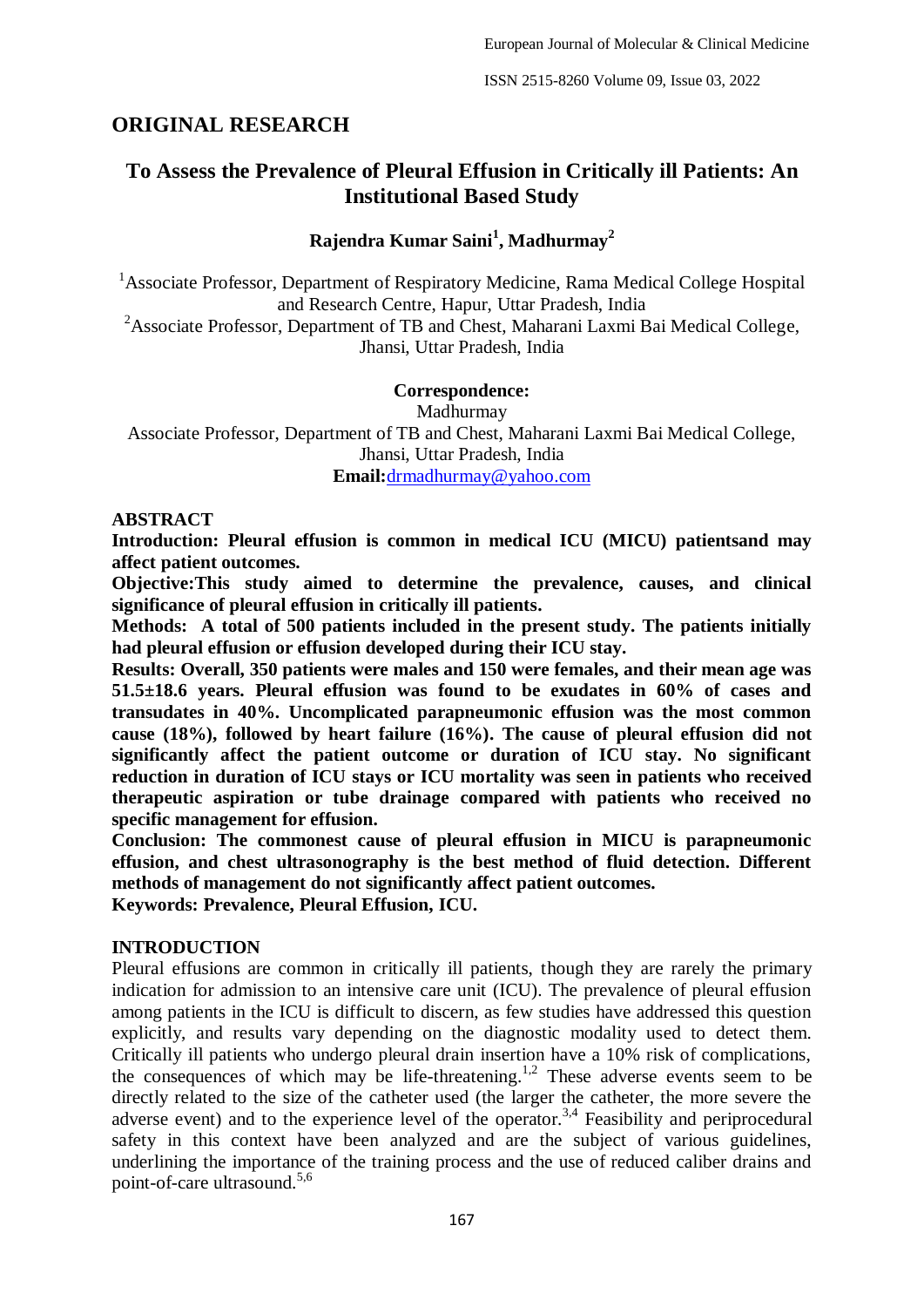Medical ICU (ICU) patients are at risk for developing different types of pleural effusions, as many patients present with hemodynamic instability that requires treatment with aggressive fluid replacement leading to fluid overload, which results in transudative effusions usually bilateral even in the absence of heart failure. Moreover, mechanical ventilation, sedation, and acute lung injury may lead to development of basal atelectasis that can be associated with pleural effusions.

This study aimed to determine the prevalence, causes, and clinical significance of pleural effusion in critically ill patients and to study the different methods of assessment and followup of patients till reaching final diagnosis, as well as the different management strategies and to correlate all these data with the final patient's outcomes.

### **MATERIALS AND METHODS**

We conducted a cross-sectional study including 500 patients having pleural effusion in critically ill patients. Discharge records of adults who had received a diagnosis of PE were reviewed. Patients with PE confirmed by ultrasonography or computed tomography (CT) were included. This study followed the Strengthening the Reporting of Observational Studies in Epidemiology (STROBE) reporting guideline.

### **STATISTICS ANALYSIS**

Data were collected, tabled, and statistically analyzed using SPSS version 15 (SPSS Inc., Chicago, Illinois, USA). Parametric data

(1) Data were expressed as minimum, maximum, and mean±SD.

(2) Comparisons between two groups were done using unpaired t-test.

(3) Comparisons between more than two groups were done using one-way analysis of variance (F-test).

Nonparametric data

(1) Data were expressed as number and percentage.

(2) Comparisons between two groups were done using χ2.

(3) Comparisons between more than two groups were done using χ2-test.

Two tailed P value greater than 0.05 was considered insignificant, whereas P value less than or equal to 0.05 was considered significant.

## **RESULTS**

A total of 350 (70%) were males and 150 (30%) were females. Their ages ranged from 13 to 90 years, with a mean of  $50.8\pm20.50$  years. The mean duration of the ICU stay was  $9.0\pm7.5$ days. Various causes had led to admission of patients to the ICU (Table 1). The most common cause of admission was severe pneumonia (36%) followed by exacerbation of chronic obstructive pulmonary disease (18%) and sepsis (14%).

Uncomplicated parapneumonic effusion was the most common cause of pleural effusion (18%), followed by heart failure (16%). Infectious exudate including uncomplicated parapneumonic effusion and empyema forming 30% of causes of pleural effusion. Malignant pleural effusion was the second most common cause of exudative pleural effusion (16.7%).

| Severe pneumonia          | 180 (36%)   |
|---------------------------|-------------|
| <b>COPD</b> exacerbation  | 94 (18%)    |
| <b>Pulmonary embolism</b> | $24(4.8\%)$ |
| <b>Pulmonary edema</b>    | 40(8%)      |
| <b>TB</b> meningitis      | 25(5%)      |
| <b>Empyema and sepsis</b> | 70 (14%)    |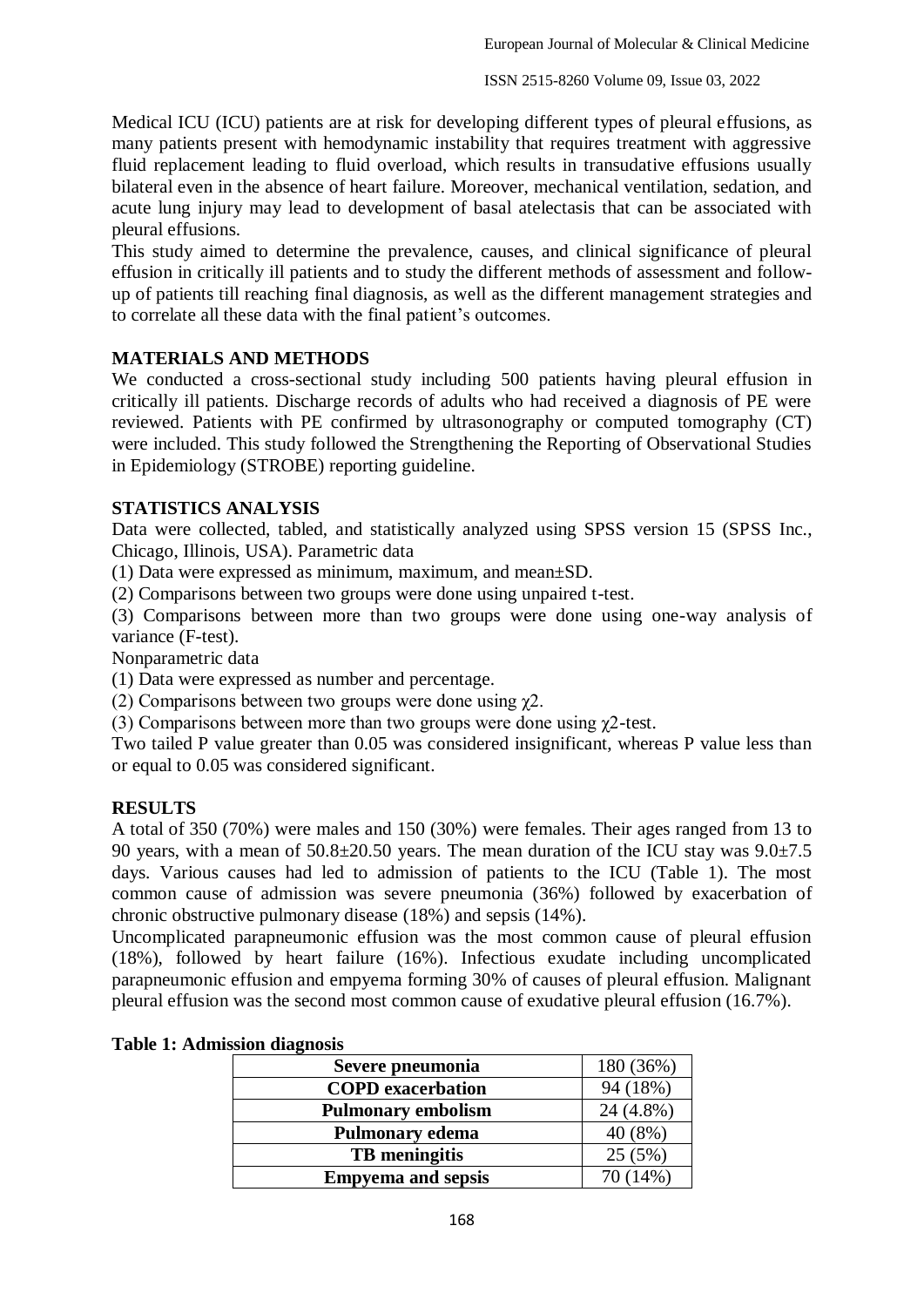ISSN 2515-8260 Volume 09, Issue 03, 2022

| <b>OHVS</b> exacerbation                  | 19 (3.8%)   |
|-------------------------------------------|-------------|
| Pericardial effusion and mediastinal mass | 15(3%)      |
| <b>Myasthenia gravis exacerbation</b>     | $13(2.6\%)$ |
| <b>Post-TB</b> bronchiectasis             | $12(2.4\%)$ |
| Lung collapse                             | 8 (1.6%)    |

#### **Table 2: Final etiology of effusion**

| <b>Etiology of pleural effusion</b>  | n         |
|--------------------------------------|-----------|
| <b>Exudative</b>                     | 300 (60%) |
| Uncomplicated parapneumonic effusion | 90 (18%)  |
| <b>Malignancy</b>                    | 75 (15%)  |
| <b>Empyema</b>                       | 60(12%)   |
| <b>Pulmonary embolism</b>            | 40 (8%)   |
| <b>TB</b>                            | 35 (7%)   |
| <b>Transudative</b>                  | 200 (40%) |
| <b>Heart failure</b>                 | 80 (16%)  |
| <b>Volume overload</b>               | 60(12%)   |
| Hypoalbuminemia                      | 30(6%)    |
| Uremia                               | 30 (6%)   |

#### **DISCUSSION**

Pleural effusion is common among medical ICU (MICU) patients, and it is usually caused by pulmonary or extrapulmonary disorders, rather than by primary pleural diseases.<sup>7</sup> The main finding of our study was the absence of serious complications resulting from the positioning of small-bore pleural drains by resident doctors in the ICU, although a rather high number of irrelevant pneumothoraces did occur despite the use of TUS. Small-bore pleural drain insertion is becoming a first line therapy for the treatment of benign PLEFF in the ICU; it is also used for malignant PLEFF by pulmonologists. $8,9$ 

The prevalence of pleural effusion among patients admitted to ICU was 62.7% in our study, which is dissimilar to the results of Chinchkar et al.<sup>10</sup>who found a prevalence of 14.7% for pleural effusion in ICU patients over an 8-month duration.

Fartoukh et al.<sup>7</sup> reported a lower prevalence  $(8.4%)$  in their study which was conducted on 1351 patients admitted to three teaching hospital MICUs during 1 year. This relatively lower prevalence may be an underestimation, as effusion was diagnosed in that study based on physical examination and CXR with no chest US performed, which suggests the possibility of missingdetection of lower amounts of pleural fluid. Another study conducted by Mattison et al.<sup>11</sup> reported a higher prevalence (62%) of pleural effusion in ICU patients, and this may be explained by difference in the type of recruited patients, as that study was conducted at general ICU in Medical University of

South Carolina with different causes of admission and multiple comorbidities including decompensated heart failure, which is commonly associated with transudative pleural effusion.

The most common cause of ICU admission in the current study was severe pneumonia (36%) followed by acute exacerbation of chronic obstructive pulmonary disease (18%). In the retrospective study of Park et al.<sup>12</sup> conducted on 78 patients who underwent diagnostic thoracocentesis, the commonest cause of admission was respiratory disorders (64.1%), followed by cardiovascular disorders (12.8%) and sepsis (11.5%).

In the present study, pleural infection was the commonest cause of pleural fluid accumulation; uncomplicated parapneumonic effusion and empyema constituted 30% of all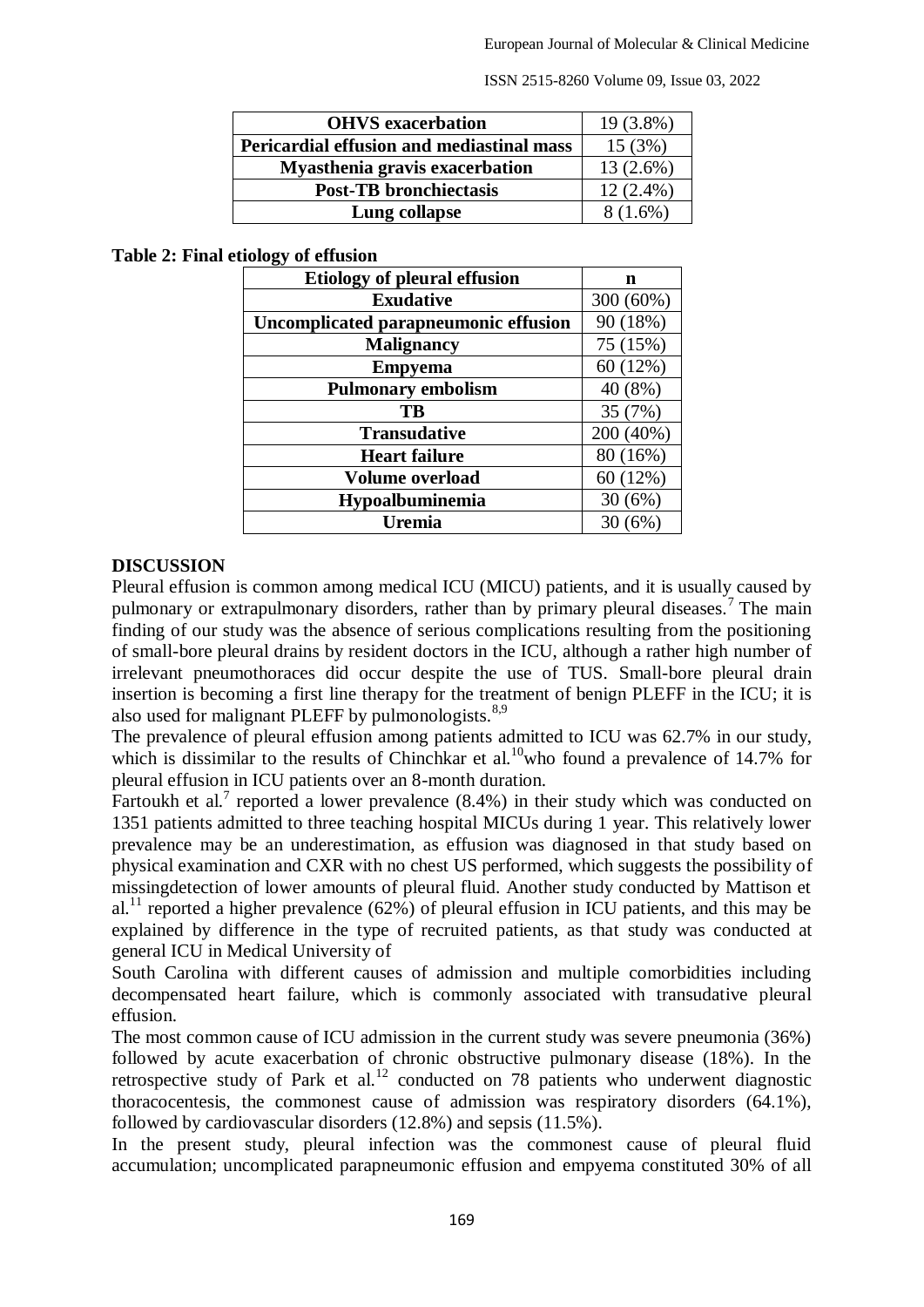causes of pleural effusion, followed by heart failure. This agrees with Fartoukh et al.<sup>7</sup> who demonstrated that the most frequently detected cause (43%) of pleural effusion in ICU patients was infectious exudate (parapneumonic 26% and empyema 17%), followed by noninfectious exudate (33%) and transudate (24%). Similar results were reported by Tu et al.<sup>13</sup>, who found that  $62\%$  of MICU patients who underwent thoracentesis had infectious exudate including parapneumonic effusion, empyema, urosepsis, liver abscess, deep neck infection, and wound infection.

Park et al.<sup>12</sup> found that infectious exudate, especially parapneumonic effusion, was the most common cause of pleural effusion in ICU (41%), followed by malignant pleural effusion (19.2%), and heart failure-related effusion (17.7%), whereas Chinchkar et al.<sup>10</sup> reported that the most common cause of pleural effusion in ICU was malignancy (24%), followed by parapneumonic effusion (22%) and then heart failure (18%). In contrast to these results, Mattison et al.<sup>11</sup> found that the most common causes of pleural effusion in ICU were heart failure (35%) and atelectasis-related effusion (23%). Infectious causes of pleural effusion were seen in only eight (12%) cases.

## **CONCLUSION**

The commonest cause of pleural effusion in MICU is parapneumonic effusion, and chest US is the best method of fluid detection. Different methods of management do not significantly affect patient outcomes.

### **REFERENCES**

- 1. Kwiatt M, Tarbox A, Seamon MJ, Swaroop M, Cipolla J, Allen C et al. Thoracostomy tubes: a comprehensive review of complications and related topics. International journal of critical illness and injury science. 2014 Apr;4(2):143.
- 2. Harris A, O'Driscoll BR, Turkington PM. Survey of major complications of intercostal chest drain insertion in the UK. Postgraduate Medical Journal. 2010 Feb 1;86(1012):68- 72.
- 3. Kesieme EB, Dongo A, Ezemba N, Irekpita E, Jebbin N, Kesieme C. Tube thoracostomy: complications and its management. Pulmonary medicine. 2012 Jan 1;2012.
- 4. Filosso PL, Guerrera F, Sandri A, Roffinella M, Solidoro P, Ruffini E, Oliaro A. Errors and complications in chest tube placement. Thoracic surgery clinics. 2017 Feb  $1;27(1):57-67.$
- 5. Hooper C, Maskell N. British Thoracic Society national pleural procedures audit 2010. Thorax. 2011 Jul 1;66(7):636-7.
- 6. Brogi E, Gargani L, Bignami E, Barbariol F, Marra A, Forfori F, Vetrugno L. Thoracic ultrasound for pleural effusion in the intensive care unit: a narrative review from diagnosis to treatment. Critical Care. 2017 Dec;21(1):1-1.
- 7. Fartoukh M, Azoulay E, Galliot R, Le Gall JR, Baud F, Chevret S, Schlemmer B. Clinically documented pleural effusions in medical ICU patients: how useful is routine thoracentesis?. Chest. 2002 Jan 1;121(1):178-84.
- 8. Bintcliffe OJ, Lee GY, Rahman NM, Maskell NA. The management of benign noninfective pleural effusions. European Respiratory Review. 2016 Sep 1;25(141):303-16.
- 9. Chen GZ, Zhu HC, Dai WS, Zeng XN, Luo JH, Sun XC. The mechanisms of radioresistance in esophageal squamous cell carcinoma and current strategies in radiosensitivity. Journal of thoracic disease. 2017 Mar;9(3):849.
- 10. Chinchkar NJ, Talwar D, Jain SK. A stepwise approach to the etiologic diagnosis of pleural effusion in respiratory intensive care unit and short-term evaluation of treatment. Lung India: Official Organ of Indian Chest Society. 2015 Mar;32(2):107.